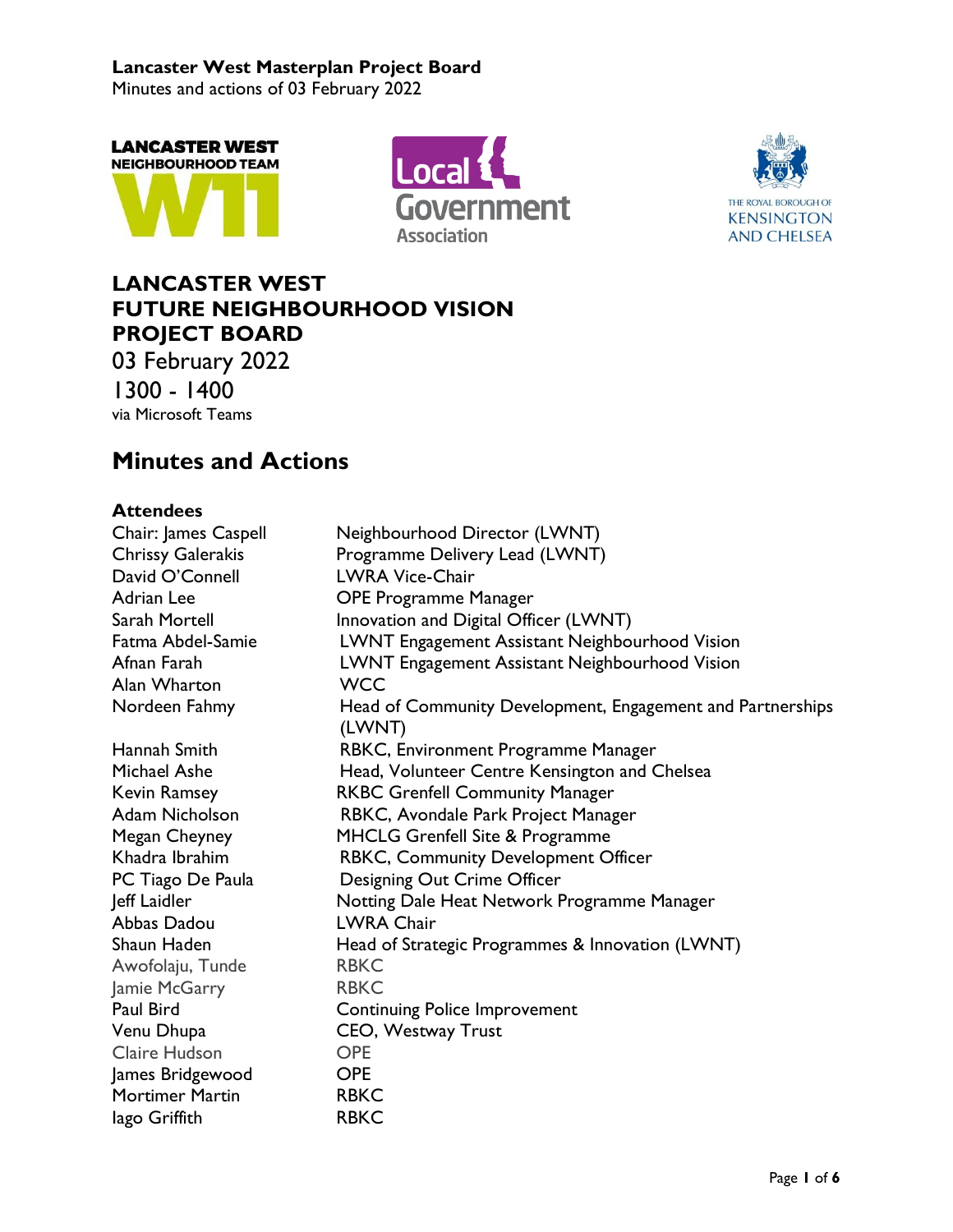Minutes and actions of 03 February 2022

| <b>NHS/CCG Estates</b><br>Principle, Morley College<br><b>RBKC</b><br>RBKC, Sports Contract officer |
|-----------------------------------------------------------------------------------------------------|
| <b>TFL</b>                                                                                          |
|                                                                                                     |

#### **Apologies:**

| Preeti Gulati Tyagi<br>Kate May<br>Paul Morgan<br>Aiste Gasparaviciute<br>Monica Castelino<br><b>Graham Hart</b> | RBKC, Spatial Planning Policy Team Leader<br>Senior Public Health Strategist (Bi-Borough)<br>Fire Brigade<br><b>Waste Action Officer CGCS (RBKC)</b><br>Leisure Services Manager (RBKC)<br>RBKC Head of Economic Development |
|------------------------------------------------------------------------------------------------------------------|------------------------------------------------------------------------------------------------------------------------------------------------------------------------------------------------------------------------------|
| lan Turner                                                                                                       | RBKC/WCC/H&F - Tri-borough Head Asset Strategy (Schools<br>& Children)                                                                                                                                                       |
| <b>Gaynor Driscoll</b>                                                                                           | Head of Public Health (RBKC)                                                                                                                                                                                                 |
| Donna Tilley                                                                                                     | London Fire Brigade                                                                                                                                                                                                          |
| Abigail Raymond                                                                                                  | <b>One Public Estate</b>                                                                                                                                                                                                     |
| Mary Mullix                                                                                                      | Director - North Kensington Health Recovery                                                                                                                                                                                  |
| Ullash Karia                                                                                                     | RBKC, Head of Leisure                                                                                                                                                                                                        |
| Natasha Bishop                                                                                                   | RBKC Head of Early Help and Social Work                                                                                                                                                                                      |
| Aimee Kelleher                                                                                                   | Head Teacher, St Francis of Assisi                                                                                                                                                                                           |
| <b>Andrew Hatch</b>                                                                                              | <b>TFL</b>                                                                                                                                                                                                                   |
| lain Killingbeck                                                                                                 | <b>TFL</b>                                                                                                                                                                                                                   |
| <b>Bob Klaber</b>                                                                                                | Director of Strategy, Research & Innovation (Imperial College<br>London)                                                                                                                                                     |
| <b>Stuart Priestly</b>                                                                                           | Chief Community Safety Officer (RBKC)                                                                                                                                                                                        |
| Linda Hadri                                                                                                      | Head of Programme Management Office (MHCLG)                                                                                                                                                                                  |
| Anca Giurgiu                                                                                                     | Sustainability Programs Manager (RBKC)                                                                                                                                                                                       |
| Jez Dyer                                                                                                         | <b>One Public Estate</b>                                                                                                                                                                                                     |
| Sam Woodhams                                                                                                     | <b>LFB</b>                                                                                                                                                                                                                   |
| <b>Kerine De-Freitas</b>                                                                                         | <b>RBKC</b> - Property Services                                                                                                                                                                                              |
| Olugunna, Alison                                                                                                 | Head of Capital Programme (RBKC)                                                                                                                                                                                             |
| Marina Kroyer                                                                                                    | Change for Life                                                                                                                                                                                                              |
| Melissa Holguin                                                                                                  | LWNT Engagement Assistant Neighbourhood Vision                                                                                                                                                                               |
| Andros Loizou                                                                                                    | <b>RBKC</b>                                                                                                                                                                                                                  |

#### **0. WELCOME**

James Caspell welcomed new members to the Project Board.

## **1.0 REVIEW OF ACTIONS**

1.1 James Caspell took us through the actions from the last Project Boards and confirmed completion and progress.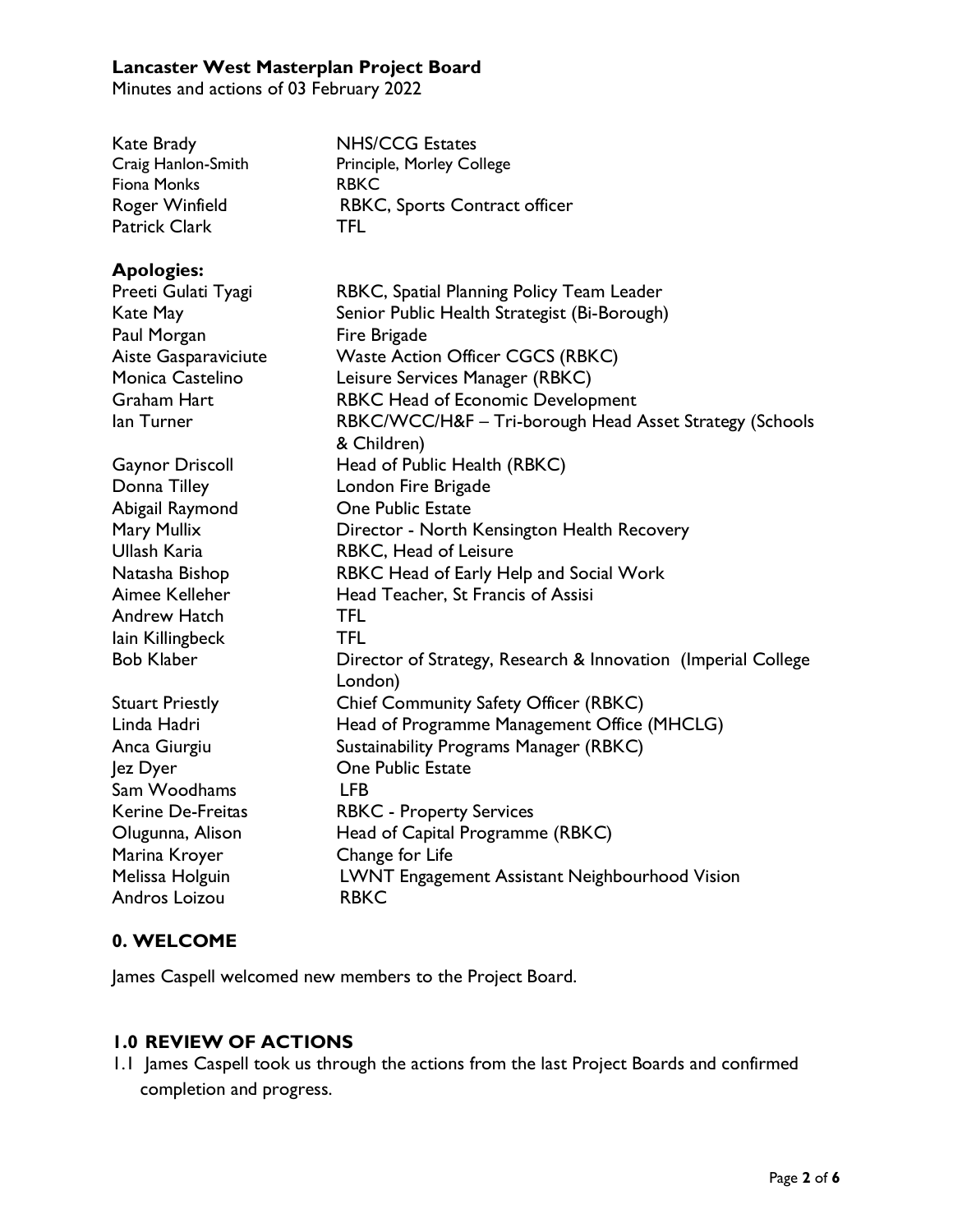Minutes and actions of 03 February 2022

## **2.0PROGRESS TO DATE**

- 2.1 Chrissy Galerakis gave the Project Board a recap of the Future Neighbourhood Vision Programme Timeline highlighting that we are at the final Demonstrate Phase of the Arup support component of this process.
- 2.2 Opportunities Map Update
	- $\Box$ Feedback was received is now currently being reviewed and actioned by Arup. The aim is to have the final version of this report shared by the end of February.
	- $\Box$ In terms of the next steps, there is a need to review the 23 projects proposed and:
		- 2.2..1 Determine their status
		- 2.2..2 Identify the level of priority of each project
		- 2.2..3 Establish a plan for delivery
- 2.3 Training and Employment Hub Service Brief
	- $\Box$ The exemplar project is the Training and Employment Hub – of which Arup are supporting us in collating and analysing information to develop a Service Design Brief to support us in moving this project forward.
	- $\Box$ Co-Design Workshop was held with residents 15/01 where small focus group discussions to understand wants and needs around training and employment services.
	- $\Box$ Currently in the process of analysing feedback together with:
		- 2.3..1 Physical asset plans
		- 2.3..2 Secondary data
		- 2.3..3 Pipeline of potential funding opportunities

#### **3.0TRAINING AND EMPLOYMENT HUB**

- 3.1 Nordeen Fahmy spoke to the plans from the LWNT around the Training and Employment Hub.
- 3.2 Shared information as to:
	- $\Box$ High level needs analysis on and around the estate in terms of training and employment
	- $\Box$ A summary of the current offer already in place by LWNT
	- $\Box$ High level vision for the 3 phases of the Training and Employment Hub
	- $\Box$ Approach for Phase 1
		- 3.2..1 Delivery options
		- 3.2..2 Financial investment and options
		- 3.2..3 Potential partners
		- 3.2..4 Timeline
- 3.3 Craig Hanlon-Smith Morley College volunteered to be a part of the Training and Employment Hub Steering Group.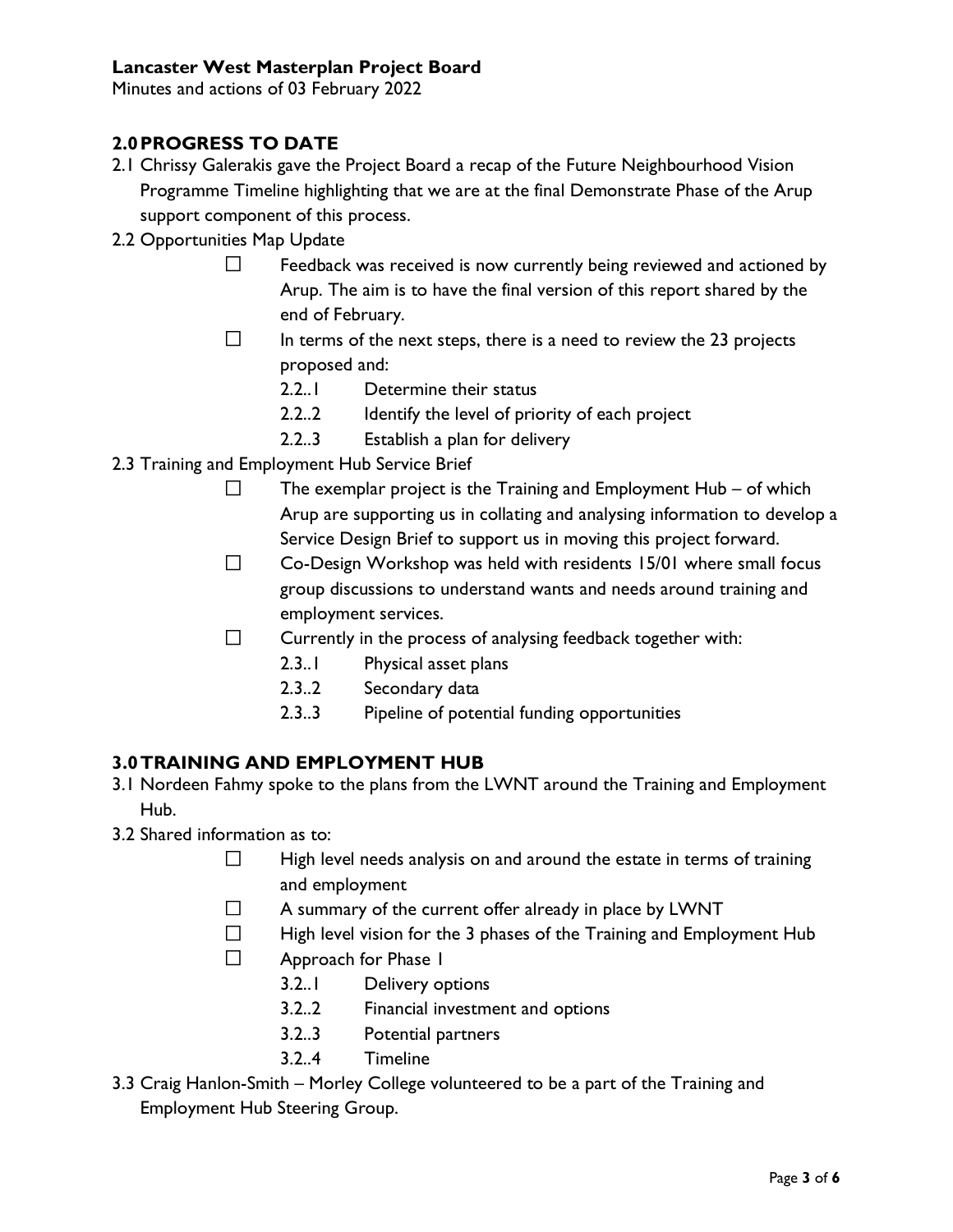Minutes and actions of 03 February 2022

- $\Box$ Morley College currently going through a refurbishment (expected completion end of 2022) which will include employment hub/space
- $\Box$ Proposal to establish a learning and training pathway of which Morley College (plus other partners) is part of that journey.
- 3.4 Patrick Clark TFL shared information about TFL current offer on training and employment support:
	- [https://tfl.gov.uk/info-for/business-and-advertisers/skills-and-](https://tfl.gov.uk/info-for/business-and-advertisers/skills-and-training?intcmp=65496) $\Box$ [training?intcmp=65496](https://tfl.gov.uk/info-for/business-and-advertisers/skills-and-training?intcmp=65496)
- 3.5 Michael Ashe VCKC raised points about:
	- $\Box$ building new vs working with existing assets;
	- $\Box$ about the centrality of having long-term revenue security before building new;
	- $\Box$ about how the local ecosystem of spaces and services is supported rather than undermined by the amazing opportunities in and around Lancaster West.
- 3.6 Adrian Lee OPE highlighted his satisfaction with the process prioritising the training an employment hub, which wasn't envisioned at the beginning of this process.
- 3.7 David O'Connell LWRA raised points about:
	- $\Box$ The fact that these projects (health and wellbeing centre, training and employment hub etc.) are part of the "recovery" that is often spoken about for the area.
	- $\Box$ That these are filling a gap for services that exist in other parts of London and UK but have been missing from this area.
	- $\Box$ Encouraged stakeholders to pilot, test and try initiatives and programmes on the Lancaster West Estate
- 3.8 Chrissy Galerakis highlighted that the Foreland Medical Centre/ New Homes was another example of bringing together different stakeholders to review space (RBKC) and service (NHS/GP), of which the FNVLWNT can support bringing together.

## **4.0FORELAND MEDICAL CENTRE/ NEW HOMES UPDATE**

- 4.1 Martin Mortimer shared an update for the Foreland Medical Centre/ New Homes project including:
	- $\Box$ Summary of the project brief and purpose
	- $\Box$ High level challenges, issues and constraints of the project
	- $\Box$ Overview of next steps
- 4.2 Iago Griffith RBKC highlighted potential for connecting residents from surrounding estates as connections have already been made for the Grenfell Projects Fund. To connect with Chrissy and identify potential individuals that could support Martin Mortimer and team in the procurement of the architect, and the broader consultation process.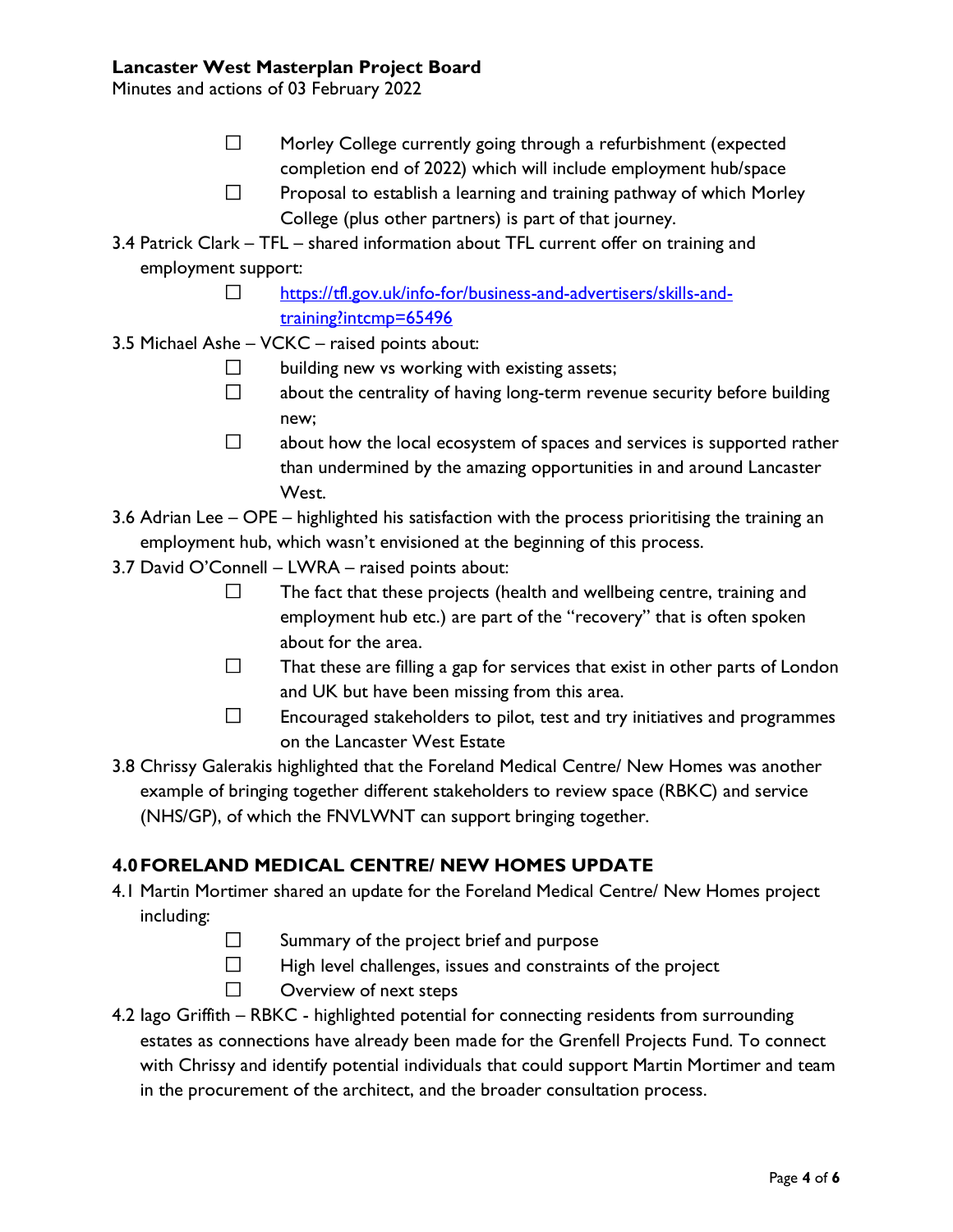Minutes and actions of 03 February 2022

- 4.3 David O'Connell LWRA highlighted the importance that this initiative is committed to maintain these as accessible, social rent homes, and that there is a focus on the needs in the area like trauma.
- 4.4 Chrissy Galerakis confirmed that this initiative is part of a concurrent review of the services offered by the GP clinic and what else is needed in the area led by the NHS colleagues. A meeting is planned for next week between RBKC, NHS and LWNT to discuss these two components and align consultation process, identification of needs, timelines and next steps.

## **5.0FUTURE NEIGHBOURHOOD PROGRAMME**

- 5.1 Hannah Smith shared an overview of the recent funding secured for the Future Neighbourhood Programme – which will see the full and partial delivery of some of the projects identified in the Future Neighbourhood Vision for Lancaster West Estate and broader Notting Dale.
- 5.2 Provided an overview of the five themes and the sub-projects underneath each including:
	- $\Box$ 1. Fabric First – Notting Dale Goes Net-Zero
	- $\Box$ 2. Powering Up for the People: Generating Clean, Green Local Energy
	- $\Box$ 3. Creating a Cleaner and Healthier Notting Dale
	- $\Box$ 4. Building a Notting Dale Nature Recovery Network
	- $\Box$ 5. Delivering new green jobs and skills in a circular economy

#### **6.0AOB**

6.1 No other business was raised.

## **ACTION SUMMARY**

| <b>ITEM</b><br><b>REF</b> | <b>ACTION</b>                                                                                                                            | <b>OWNER</b> | <b>TARGET</b><br><b>DATE</b> |
|---------------------------|------------------------------------------------------------------------------------------------------------------------------------------|--------------|------------------------------|
|                           | Chrissy to share Opportunities Map once finalised                                                                                        | Chrissy      | February<br>2022             |
| $\overline{2}$            | Contact Nordeen (nordeen.fahmy@rbkc.gov.uk) to volunteer to<br>participate for the Training and Employment Hub Steering Group            | All          | February<br>2022             |
| $\overline{3}$            | Nordeen to provide an update on the Training and Employment Hub in<br>April 2022 Project Board.                                          | Nordeen      | <b>April 2022</b>            |
| $\overline{4}$            | Chrissy and lago to meet and review potential engagement options for<br>the Foreland Medical Centre/New Homes project.                   | Chrissy      | February<br>2022             |
| 5                         | Chrissy to link David O'Connell with Tunde, Martin and Jamie on the<br>procurement                                                       | Chrissy      | February<br>2022             |
| 6                         | Chrissy to provide an update on the Health and Wellbeing Centre<br>project (Foreland Medical Centre) progress in the next Project Board. | Chrissy      | March<br>2022                |